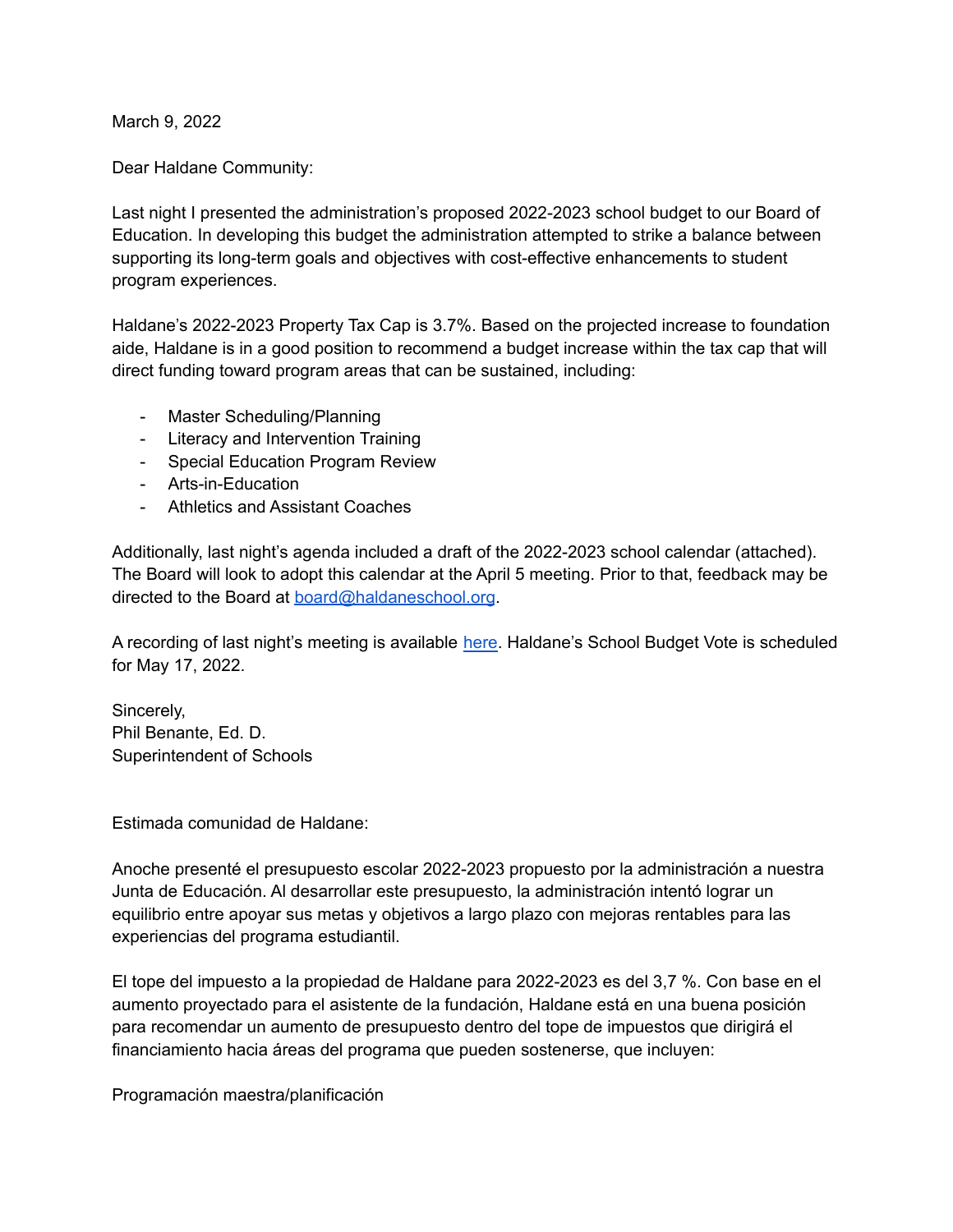Capacitación en alfabetización e intervención Revisión del programa de educación especial Artes en la educación Atletismo y entrenadores asistentes

Además, la agenda de anoche incluyó un borrador del calendario escolar 2022-2023 (adjunto). La Junta buscará adoptar este calendario en la reunión del 5 de abril. Antes de eso, los comentarios pueden enviarse a la Junta a board@haldaneschool.org.

Una grabación de la reunión de anoche está disponible [here.](https://go.boarddocs.com/ny/haldane/Board.nsf/) La votación del presupuesto escolar de Haldane está programada para el 17 de mayo de 2022.

Atentamente, Phil Benante, Ed. D. superintendente de escuelas